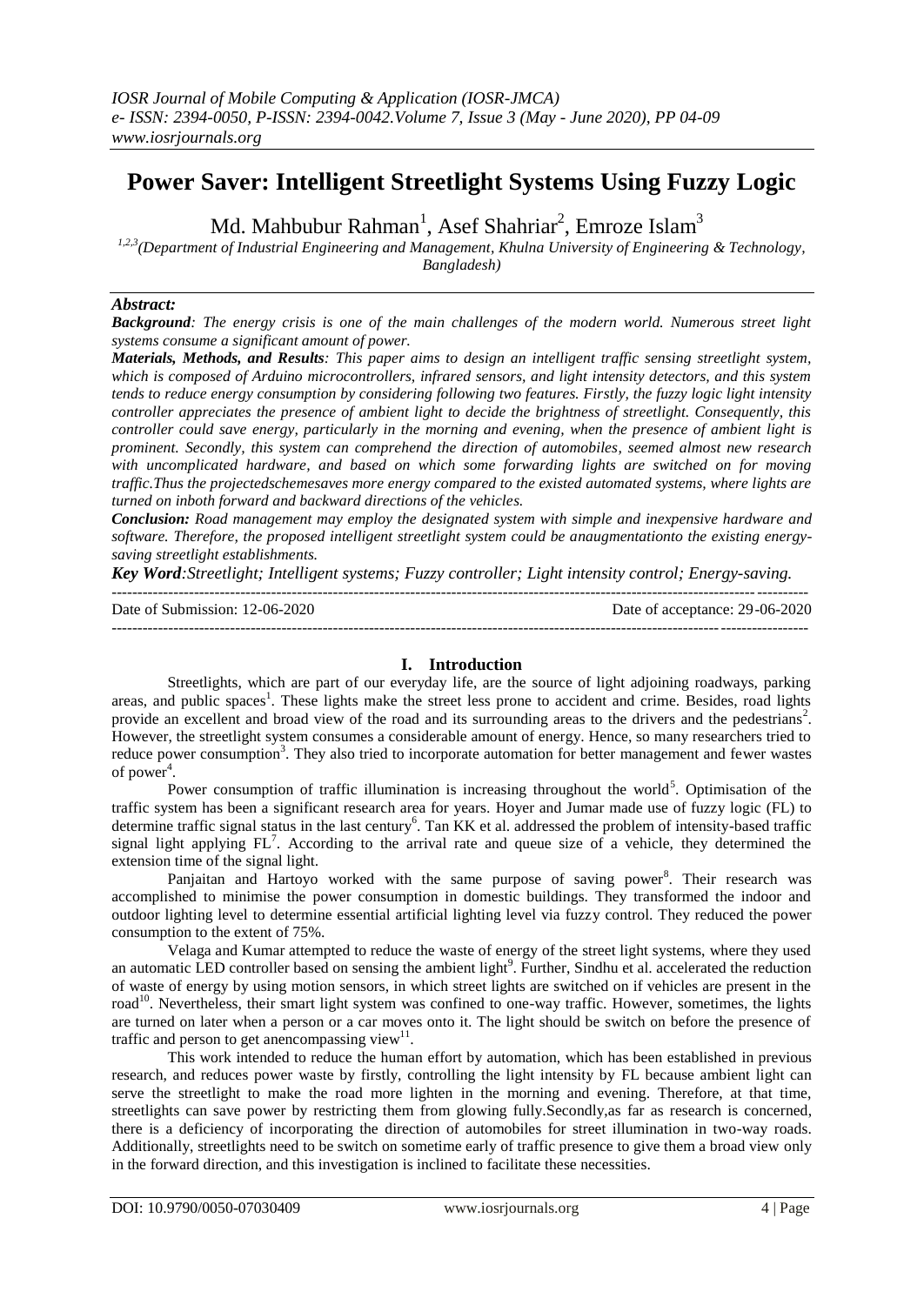# **II. Architectures of the Intelligent Streetlight System**

This sectiondemonstrates the architecture of the intelligent streetlight system. **The Organisation of Streetlights**: The constitutions of the intelligent streetlight system are as follows.



**Figure no 1:** The organisation of streetlights

The architecture comprises several infrared sensors (IR), a light-dependent resistor (LDR), and some light-emitting diodes (LED). An IR sensor and a light pole (an LED) are grouped. These chunks are placed at one side of the lane, arranged in a specific interval of distances, and connected by wire to reduce the  $cost<sup>12</sup>$ . These sensors send the data to the controller whenever a vehicle is identified. Similarly, light poles are connected to the controller and turned on following the controller. A light-dependent resistor (LDR)detects the intensity of ambient light. The controller unit, consisted mainly by an Arduino Uno, commands around six poles of the streetlight.

**The Principles of Intelligent Streetlight System:** A block diagram in Figure no2 shows the basic principles of the intelligent streetlight system. Sensing unit, Arduino microcontroller unit, and the lighting system constitute the overall structure.



**Figure no2:**The algorithm of the intelligent streetlight system

The Arduino Uno, based on an ATmega328 microcontroller, consists of 6 analogue inputs, 14 digital input/output pins (only six can be used as PWM outputs), a USB connection, a power jack, an ICSP header, a 16 MHz crystal oscillator, and a reset button. It requires an easyplugging into a computer with a USB cable and facilitates everything needed to affirm the microcontroller<sup>13</sup>.



**Figure no3:** Scheme of data flow in the intelligent streetlight system

**Traffic Directions Determination:** When a streetlight pole's IR sensor sends the data of traffic presence to the controller, it decides the directions of the vehicle by the following method.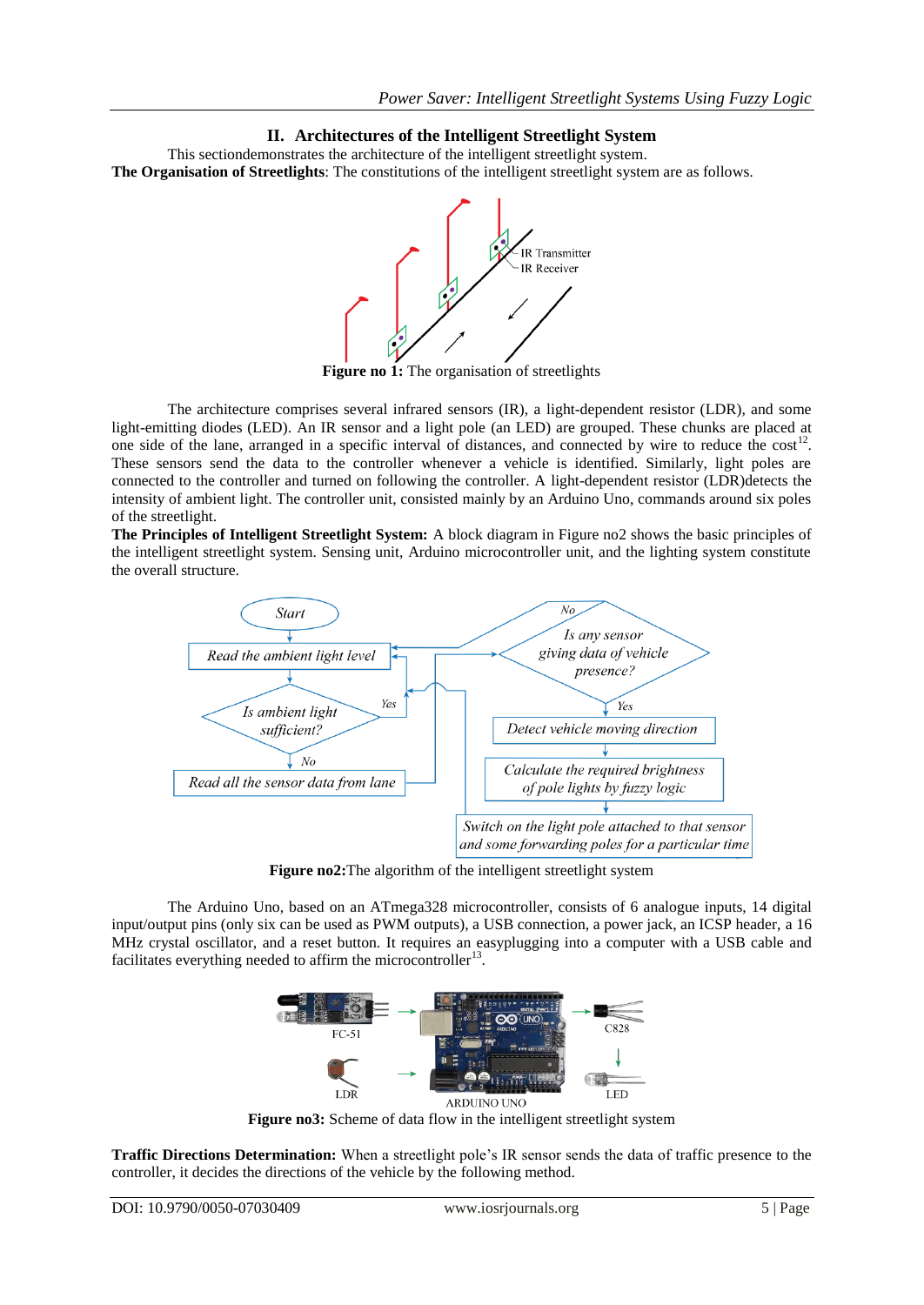

**Figure no4:** Direction of traffic determination

Arduino includes millis() function, whichreturns the number of milliseconds that have elapsed since the program started, and rendersthe multitasking capabilities. This function makes it possible for the controller to receive data from all the pole's infrared sensors and to send data to all the pole's lights almost simultaneously. The controller also, always, keep the last record of every pole's last switching on time. Observing these records controller can determine the automobile direction by the algorithm in Figure no 4.

**Fuzzy Logic Light Intensity Controller:**The proposed system uses FL, an AI tool which resembles human reasoning. It functions the intensity of ambient light to the brightness of street lightswimmingly. Consequently, drivers get a constant luminous brightness in the roads. The representation of notation and the mathematical model for the FLlight intensity controller is accomplished as follows.



*Input*: The proposed fuzzy controller has one input, which is the variable x and represents the level of intensity of ambient light in the universe of discourse of [0, 20]. This input data is feed from the street LDR,havingbeen squashed into an interval of [0, 20].

*Fuzzification:* The crispinput, found from the previous step, is mapped to theintensity level of ambient light, which is consisted of three steps: *Gloomy*, *Cloudy* and *Shiny*. The system will consider the triangular membership function, illustrated in Figure no 6.



*Rules Evaluation:* The FL of this system presumes the following rules.Regarding the streetlight intensity, the output membership function has three levels: *Dark*, *Dim* and *Bright* in the universe of discourse of [-20,120]. The light pole's intensity of the proposed system will be a combination of the triangular and the trapezoidal membership function, shown in Figure no 6. Based on the rules in table no 1, the intensity level of ambient light is, further, functioned to the intensity of the light pole.

**Table no 1:** FL rule bases of the proposed system

| Input (Intensity  | Output (Intensity |
|-------------------|-------------------|
| of ambient light) | of light pole)    |
| Gloomy            | <b>Bright</b>     |
| Cloudy            | Dim               |
| Shiny             | Dark              |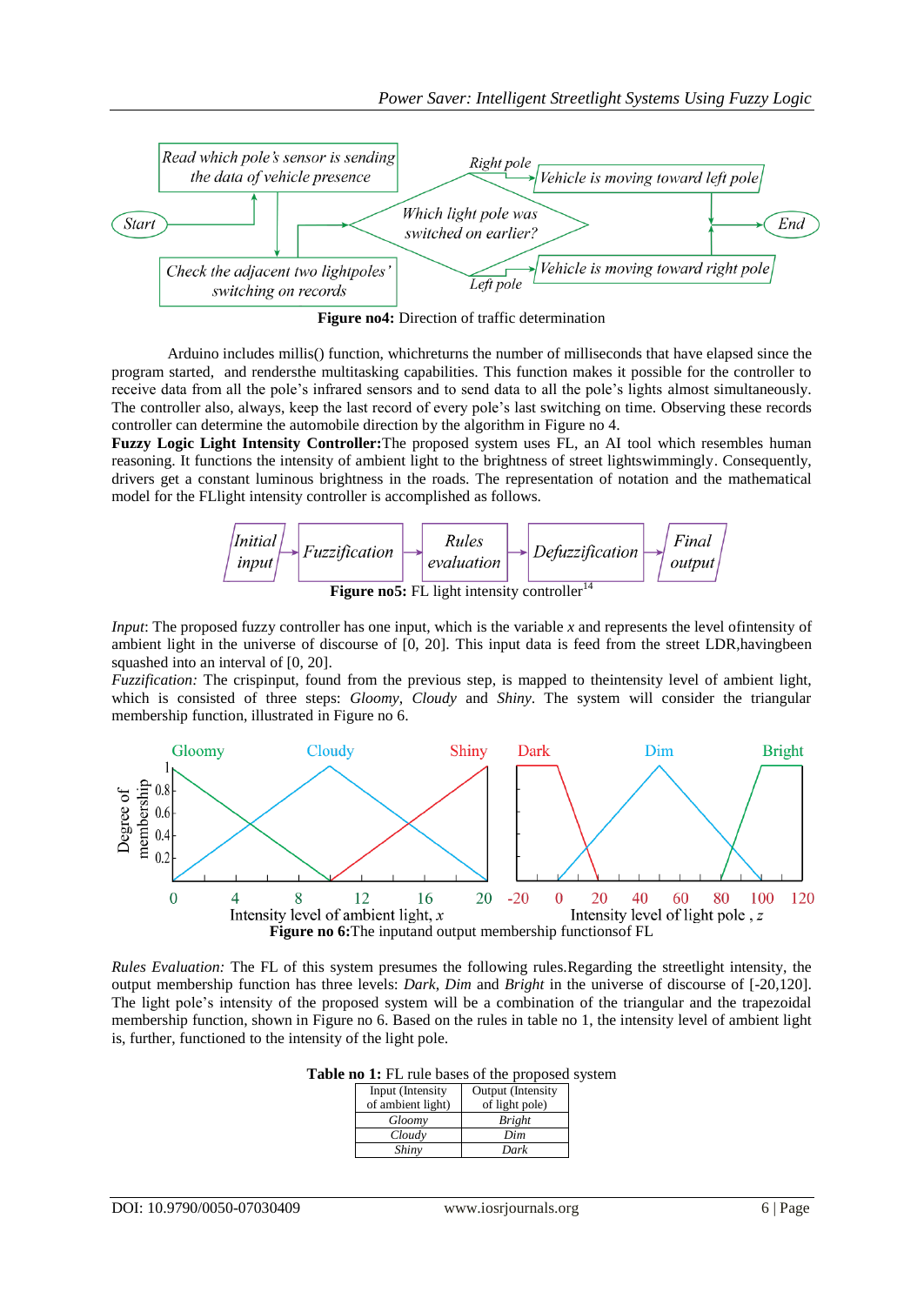Defuzzification: The centre-of-gravity method has been used in this system<sup>15</sup>. Light Pole's intensity level, evaluated at the abovestep, is converted to a crisp value in the defuzzification process.

*Output:* The crisp value*z*, found from defuzzification, determine the intensity of the light pole, and all the negative values of z correspond to zero intensity.Here, a different level of the streetlight is achieved by pulse with modulation by Arduino Uno.

**Experimental Setup:** This section presents the hardware and software arrangement of a prototype of the proposed intelligent streetlight system.

*Hardware Arrangements:* The experimental setup composed of an Arduino Uno as the controller, five 5-mm LEDs as five light poles, five FC-51s as IR sensor modules, and five C828s transistors as switches of LEDs.



IR sensors, laid on the side of the roads, transfer the signal to the controller about the presence of an automobile. An LDR, placed on the drive, feeds data about the intensity of ambient light to the controller<sup>16</sup>. The microcontroller analyses all those signal from sensors and synthesise to perception: where a vehicle is situated, its direction, and how much ambient light is present on the street for a particular moment. Based on this comprehension, the microcontroller commands when, how long, and with how much intensity a streetlight should be turned on.



**Figure no8:** Pictorial view of the experimental setupof the prototype

*Software Arrangement:*Following source code constitutes the software portion of the prototype ofthe signified streetlight system.

//Start intpinNo[]={0,1,2,3,4,5};//Pin No, IR Sensors are Connected intpinVal[6]; //Sensed value, Sensed by IR Sensors int threshold = 80; //Threshold for pinvalue inti=0; // Counter intaddTime=1000;//Add extra glowing time for LED, millisecond unsigned long curTime=0, PrevCurTime=0,difference=0; //These will be used to keep time track

if(pinVal[3]<threshold) {ledTim11= curTime+ addTime; if (ledTim12 <curTime) {ledTim12= curTime+ addTime; } else ledTim10= curTime+ addTime ; }

if(pinVal[4]<threshold) {ledTim12= curTime+ addTime;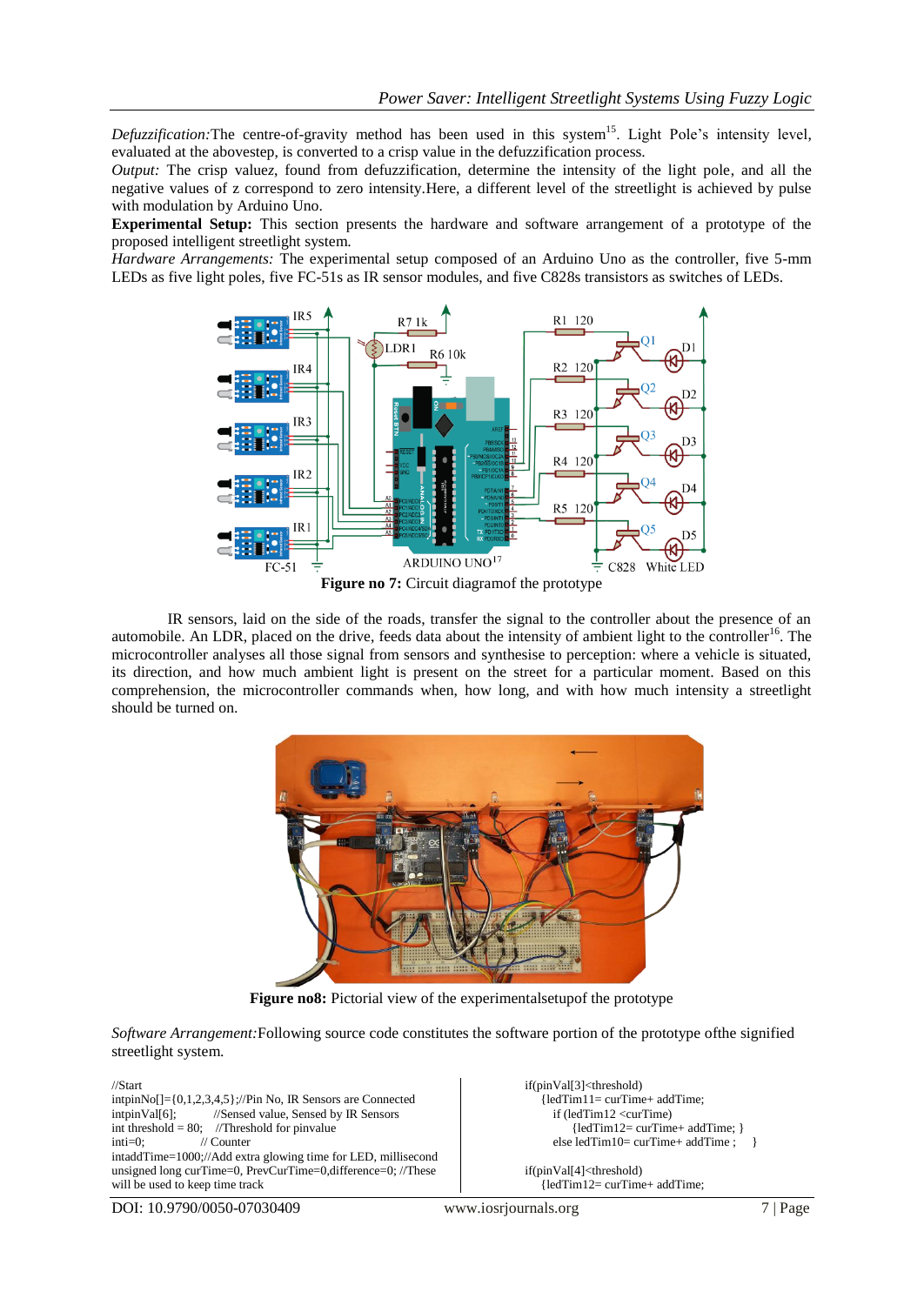```
unsigned long ledTim9=0, ledTim10=0, ledTim11=0, 
ledTim12=0,ledTim13=0; //These will be used in Glowing 
time controlling for each led
float lightSense=0; //Ambient light intensity
intlightMin=0, lightMid=10, lightMax=20;//Values of x1 where 
Peak value of fuzzy triangle lie. 
float centroidOff=-6.66 .centroidDim=
50,centroidGlow=100;//Centroid of light-pole-intensity areas
float y_dark,y_mid,y_high; //Fuzzy membership value
float brightness;
void setup()
  { pinMode(9,OUTPUT); pinMode(10,OUTPUT); 
pinMode(11,OUTPUT);
pinMode(12,OUTPUT);pinMode(13,OUTPUT); }
void loop(){ 
          if(curTime-PrevCurTime>2000) { 
                     lightSense=analogRead(A0); 
                     if(lightSense>45)lightSense=45;
                     if(lightSense<10)lightSense=10;
                     lightSense= map( lightSense, 10,45, 0, 20); 
                     PrevCurTime=curTime; }
          pinVal[1]=analogRead(A1); pinVal[2]=analogRead(A2); pinVal[3]= analogRead(A3); pinVal[4] 
          = analogRead(A4); pinVal[5]= analogRead(A5);
          curTime= millis();
          if(pinVal[1]<threshold)//Is vehicle present? 
               {ledTim9= curTime+ addTime;
                  if (ledTim10 <curTime)
                        {ledTim10= curTime+ addTime; }}
          if(pinVal[2]<threshold) 
               {ledTim10= curTime+ addTime;
               if (ledTim11 <curTime)
                   {ledTim11= curTime+ addTime; }//Vehicle is 
          moving towards led 11
          else ledTim9= curTime+ addTime ; }//Vehicle is 
          moving towards led 9
                                                                                     if (ledTim13 <curTime)
                                                                                         {ledTim13= curTime+ addTime; }
                                                                                    else ledTim11= curTime+ addTime ; \}if(pinVal[5]<threshold) 
                                                                                   {ledTim13= curTime+ addTime;
                                                                                     if (ledTim12 <curTime)
                                                                                               {ledTim12= curTime+ addTime ;} }
                                                                              //Finding the Fuzzy membership value of input
                                                                              y_dark=0,y_mid=0,y_high=0;
                                                                              if(lightSense<lightMid) {
                                                                              y_dark= (lightMid-lightSense)/(lightMid-lightMin);
                                                                              y_mid=lightSense/lightMid; }
                                                                                else {y_mid=(lightMax-lightSense)/(lightMax-
                                                                              lightMid); 
                                                                              y_high=( lightSense-lightMid)/(lightMax-lightMid); }
                                                                              //Finding the output crisp value 
                                                                              brightness=(centroidOff*y_high+ centroidDim* y_mid 
                                                                               + centroidGlow*y_dark)/(y_high+y_mid+y_dark); 
                                                                              brightness= map(\overline{b}rightness, 1,100, 0, 255);
                                                                              if(brightness<0)brightness=0;
                                                                              //Switch on the LEDs 
                                                                              if(ledTim9>curTime)
                                                                              analogWrite(3,brightness); else analogWrite(3,0); 
                                                                              if(ledTim10>curTime)
                                                                              analogWrite(5,brightness); else analogWrite(5,0); 
                                                                              if(ledTim11>curTime)
                                                                              analogWrite(6,brightness); else analogWrite(6,0);
                                                                              if(ledTim12>curTime)
                                                                              analogWrite(9,brightness); else analogWrite(9,0);
                                                                              if(ledTim13>curTime)
                                                                              analogWrite(10,brightness); else analogWrite(10,0);
                                                                    }
                                                                    //End
```
# **III. Results and Discussion**

This study investigated the potential usesthe vehicle direction as the reason to switch on only some forward light poles, to save power. To our knowledge, it is the first study that considers the vehicle direction for two-way road, with a simpleprogramme and simple hardwarein the field of the streetlight.Additionally, the proposed system consider the ambient light for street illumination. Thus it saves power when ambient light can contribute with streetlights to brightenthe roads, especially in the dawn and dusk.

Formerly, as far we are concerned, streetlights were illuminated automatically when a vehicle appeared, but, to get a broad view, drivers need light to turn on earlier. Then lights were turn on both the forward and the backward direction of traffic, but only the forward streetlight serves the driver. Thus switching on the backward streetlight is merely a power loss. This study provides switching ononly the forward streetlights by detecting directions of moving automobiles with elementarycomponents of electronics likeIR sensors and Arduino Uno controllers.

Further, fuzzy logic functions the intensityof ambient light to the brightness of streetlightmore smoothly and accuratelybecause, in the intended work, FL makes the streetlight glow at a brightness level from continuous steps of brightness levels. Whereas, in previous research,the intensity of streetlight was divided into some levels, and the streetlight was bound to choose a step from them. Hence, the transition of street light intensity was not smooth. This work uses power as much as it requires. Therefore, unlike formerexercises, the proposed system saves some energy.

When tested, the specified intelligent streetlight system, constructed prototype, can switch on the streetlights respecting the presence of traffic and its direction automatically, taking account the intensity of ambient light.